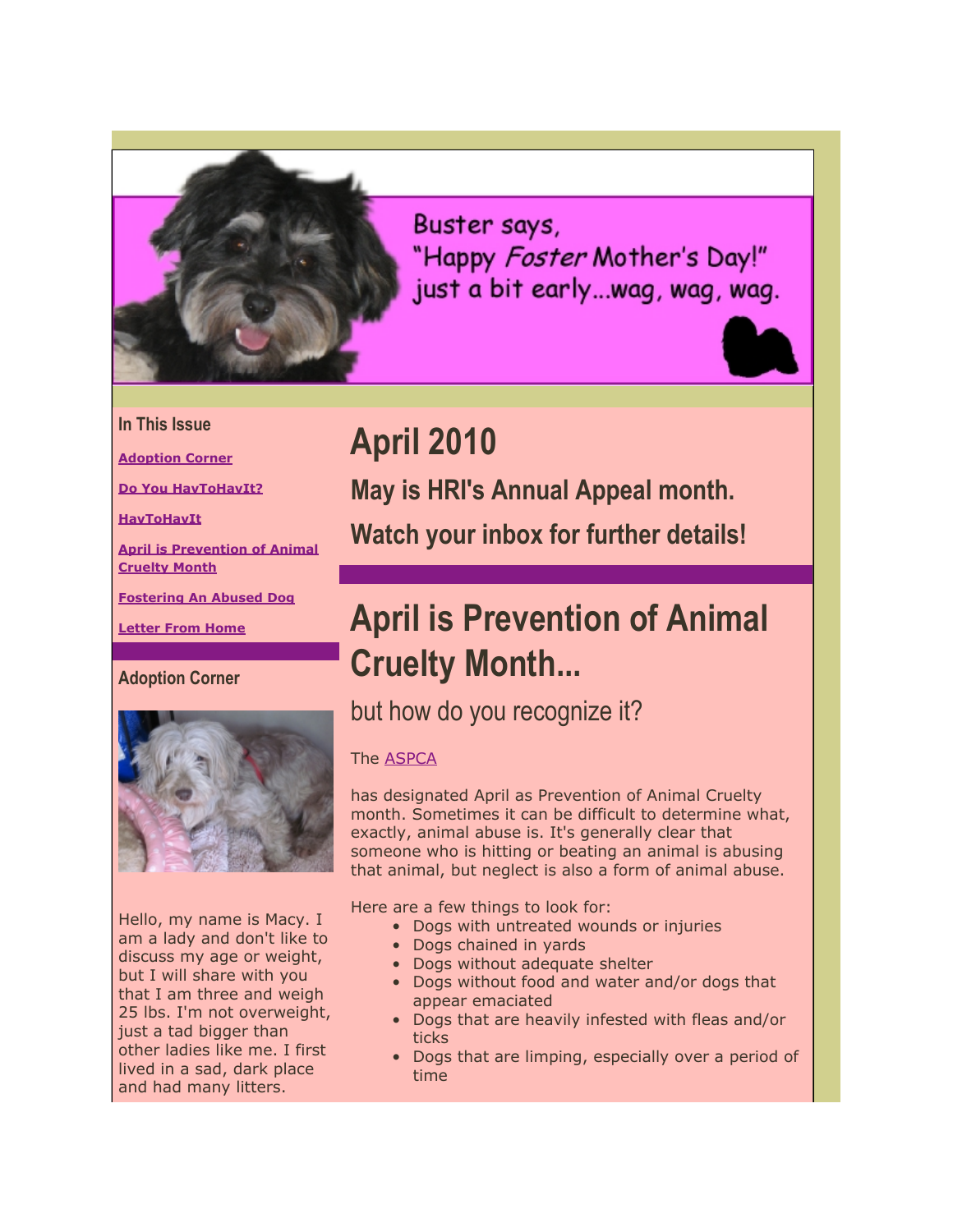Thankfully, I was rescued, and I'm learning to enjoy the sunshine and the new world around me. I am a bit shy and like to take my time getting to know both humans and other dogs. I enjoy daily walks with my foster mom and just the other day, was overcome with love for her and gave her a kiss on her hand. I enjoy having my chin scratched. I also like watching the other dogs play, and I'm even interested in joining them. However, having had no experience with such things I am a tad reserved. I did learn how to use the doggy door - we didn't have those in the dark place. I am ready to find my furever family. I don't want to sit on your lap or be under foot, I simply would like to be loved and nurtured. I prefer a family with grown children or adults only and a quiet, calm environment. I would also love a brother or sister to help me learn more about being a pet.

- Dogs with coat problems such as hair loss or dry irritated skin
- Dogs that are crated for extended periods instead of being taught how to behave appropriately
- Dogs that are deprived of human interaction and/or the companionship of other dogs

You may not witness the abuse, but if a dog cowers in fear of its owner, it may be a victim. Further investigation is probably appropriate.

Dogs come into HRI for many reasons. Some are wellloved and well-cared for by their owners who, due to some unforeseen circumstances (death, illness, divorce, financial reasons, among others), are no longer able to take care of them. Many other dogs that HRI takes in, however, are not so lucky. Puppy mill dogs endure abuse in many forms. They live in cramped cages under filthy conditions, receive poor and often inadequate food, and they are bred constantly to maximize profit. Dogs that come to HRI from back yard breeders often fare no better.

Some family pets taken in by HRI have been abused deliberately, others through ignorance or neglect: terrorized by unsupervised children, left alone all day, confined to a garage or basement with little human interaction, chained in the back yard --- the list of dog abuses is long. Whatever the cause of their abuse, these poor dogs do suffer terribly.

For more information on prevention of animal cruelty please visit the [ASPCA](http://r20.rs6.net/tn.jsp?et=1103331840878&s=2126&e=001AxOZPeQGGtRuZq0cH3DPc5jKSSaTKSuszKFrwqSDVNSy7Hpz19N0zE2tpaEiQX6khou3bNSOoJGI1iOnckR4Flghk_svK79ZnuqbvyF5hvM=)

website.



**Do You HavToHavIt? How to Shop and Give at the Same Time**

# **Fostering An Abused Dog**

How do you work with or help a scared or abused dog?

Here are some suggestions, compiled from the experiences and knowledge of HRI foster and adoptive families, on how to help an abused dog to overcome fear and insecurity.

While each dog and each situation is different, abused or neglected dogs have learned to distrust people, and you first will need to earn their trust.

• Provide a safe place. A crate in a central location, with the door left open, lets a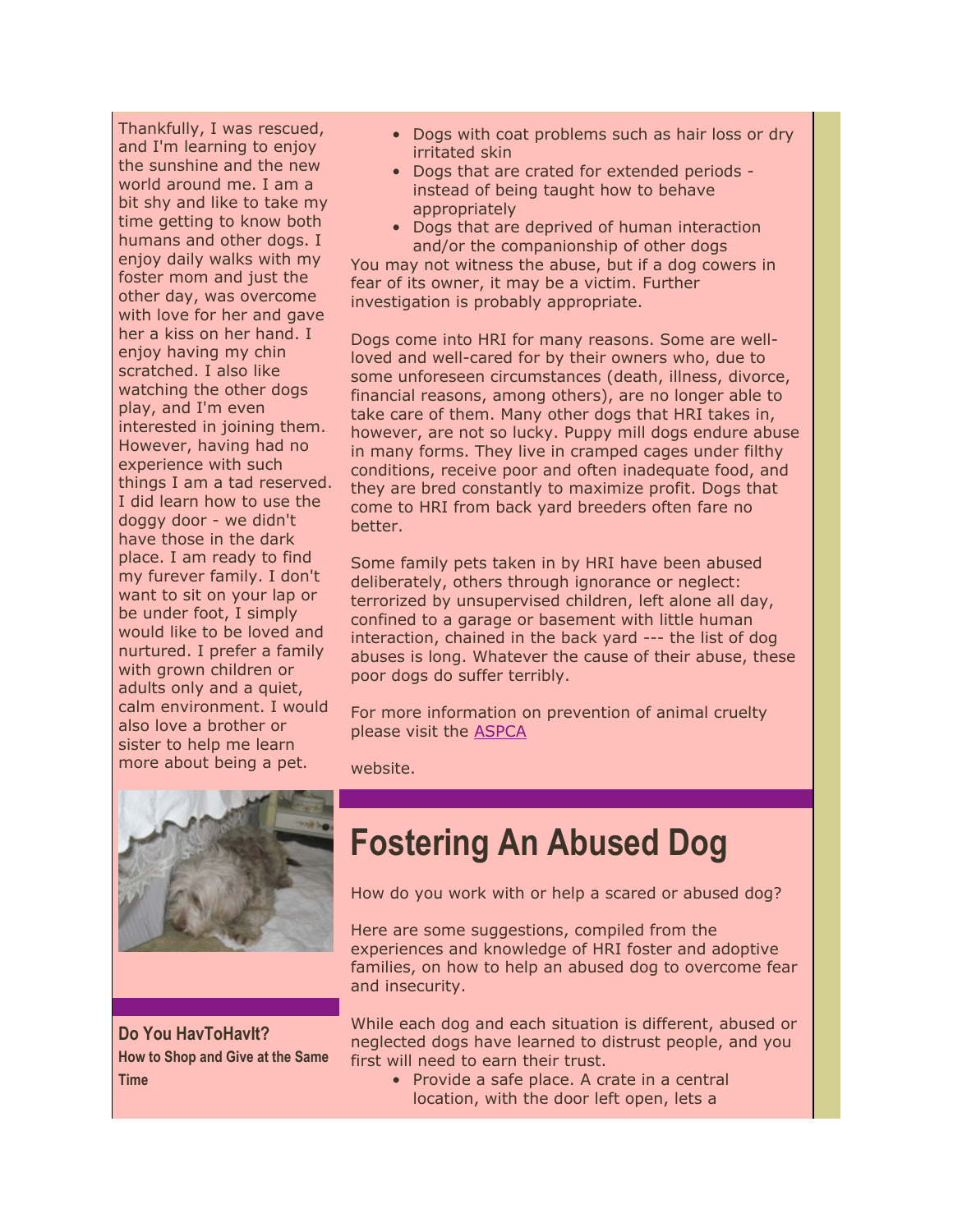In the fall of 2008, Stacy Roussos, with technical help from Michelle Burke, launched HRI's venture into online retail, the HaveToHavIt General Store. What was initially a one-woman show as Stacy handled all the tasks from sourcing, procuring, paperwork, packaging and shipping, quickly grew with the addition of the talents and expertise of Bonnie Davis, Erica Greis, and Suzy McQuown.

Since then the General Store has become the online destination for Havanese owners, and the product line has expanded to include grooming products, our exclusive custom-made line of Havanese jewelry, readyto-wear and literally hundreds of other items. As our product line has expanded, so has our customer base. Sourcing of new and interesting items continues and currently we are working on a line of silk scarves, nightshirts with matching slippers, bronze Havanese sculptures, whimsical mugs, and our holiday ornament for 2010.

Our store was also instrumental in two successful rescue programs: "Paw It Forward" allowed people to purchase and donate items to care for our foster dogs and "Help Mend Henry's Heart" requested donations for Henry, a rescue dog in need of

frightened/stressed dog retreat to a safe haven but also be part of daily family life.

- Establish a consistent schedule. Abused dogs frequently do not know what comes next. A consistent schedule (feeding, walking, going to bed, etc.) lets your dog know what to expect and thus gain some confidence.
- Keep a leash on your dog. The physical contact an abused animal received was most likely unpleasant. Many dogs are terrified of hands or feet. A leash lets you retrieve your dog safely without having to chase or grab him.
- Be calm and confident. Dogs can pick up on our emotional state. If you are worried about a problem that your dog might have - he probably will. If you are calm and confident, he will calm down too.

Fortunately, the physical and/or psychological damages inflicted upon an abused dog can usually be overcome, but it takes time, dedication, consistency and patience.

### **Letter From Home**



The first time we saw our Paco (Pancho) was at a rest stop on I-95. His owner pulled up in an SUV and Paco was in the back, in a crate. When he took him out we saw Paco was in full coat - clean and groomed perfectly. His former Mom must have spent all her time brushing and

grooming.

We approached with our little Bitsey - but Paco ignored her. He was shy and very sad. His former owner took him aside to say goodbye (or perhaps apologize) and we took Paco home.

Once in our yard he ran to the far corner and shuddered. If not for the leash attached to his collar we would not have been able to approach him. Once inside he ran to the front door and sat and looked out the door, perhaps waiting for his people to return, and he waited for hours. We let him be. Eventually, he came into the family room and asked to be picked up.

He was terrified of men, especially in baseball hats. He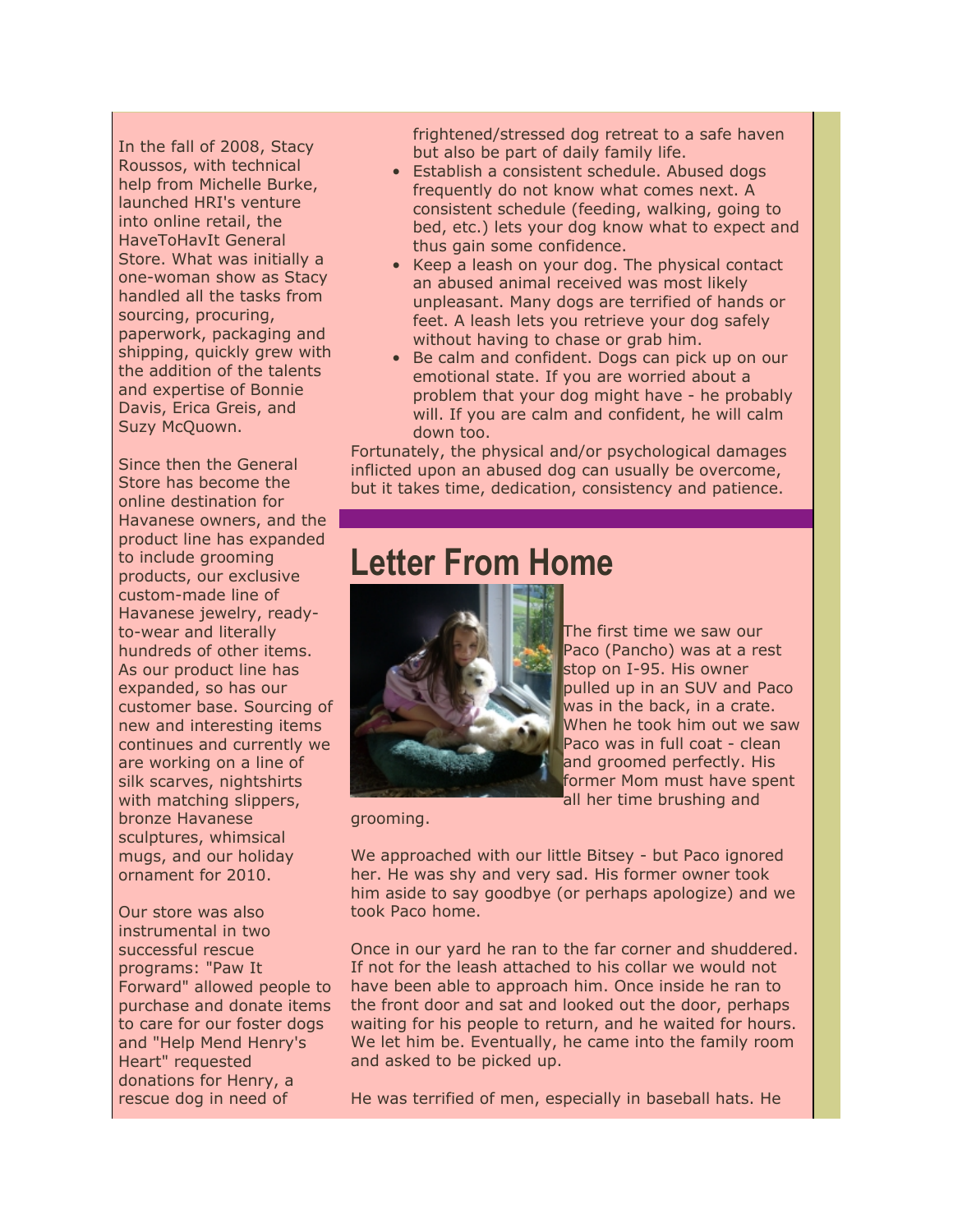expensive cardiac surgery. People in great numbers came to his aid, and within a few days our goal was reached. Henry's successful surgery turned him into the healthy Havanese he is today.

The HavToHavIt store is operated solely by volunteers who work tirelessly for one reason alone - the love of those dogs who need HRI's help. They, along with hundreds of HRI supporters, have made it the success it is today. Every single penny of profit, \$14,000 so far, goes to our rescued Havanese. Thank you so much for your continuing support.



These stylish dog pants provide protection for females in heat, excited urination, minor incontinence and senior dogs; effectively avoiding messy clean-ups and furniture stains. Pants should be used with our

was the most pitiful little poor old soul that we ever saw and he broke our hearts. It soon became clear that he cringed every time he saw a broom, long handed shoehorn, yard stick etc. It became apparent that he must have been strongly disciplined in his former home. For what reason we never would understand as he is the perfect little gentleman - and he never even barks!!

Time passed - and he was ready for adoption. We talked it over in our home and decided that Paco was already home. The adjustment to our home was difficult enough for him and he would never be able to adjust again - so we failed fostering 101 and adopted him.

Now, a year and a half later, he is in a puppy-cut, he sleeps beside us in bed each night, his love for his little sister, Bitsey, is apparent, he has just begun to play with toys, and he loves my husband (a man who wears a baseball hat). He is so attached to



him - they are bonded. It goes to show you that love, patience and kindness is all that little Paco needed and he sure gets that and a lot more at our home.

He is in his forever home and he is very happy - no longer the pitiful, lost poor old soul!! We failed fostering 101 and we all could not be happier!!!

Dick and Florine Dombroski

NOTE: HRI and the Dombroski's would like to give thanks to Dr. Cane of Mt Washington, MA for fixing Paco's cherry eye pro bono.

#### **Newsletter Staff**

Editor - Beth Franks Copywriters - Gisela Peters, Angela Bradford Graphics - Michelle Burke Production - Diana Brooks Proofreaders - Gisela Peters, Michelle Burke

Havanese Rescue Inc PO Box 126 Peconic, New York 11958

**CONTACT INFORMATION - Do not "reply" to this newsletter. Choose an appropriate contact below.** Click [here](http://r20.rs6.net/tn.jsp?et=1103331840878&s=2126&e=001AxOZPeQGGtQnV-z9wfzMIG9BTYxrFUF9gILBaUC7mpsAba9PS8z7LgKFBa1BypIS6zZjj6neXwPnsB86MPQVc6WEN-dhgbw3xXIgcwp1Q7O8FCHcU2ChTK4IwYs3C_keiwH9U03kR2A=)